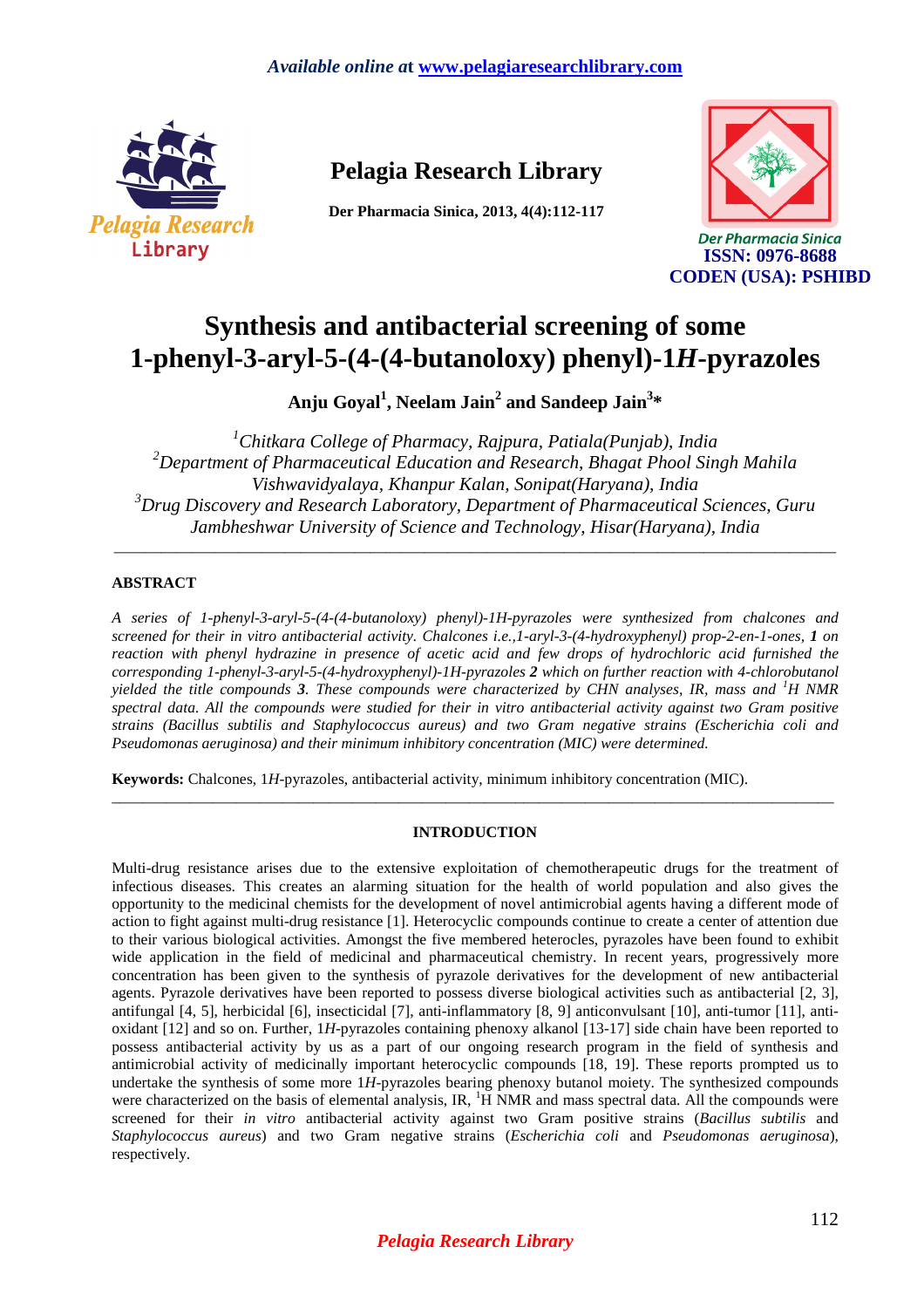#### **MATERIALS AND METHODS**

*\_\_\_\_\_\_\_\_\_\_\_\_\_\_\_\_\_\_\_\_\_\_\_\_\_\_\_\_\_\_\_\_\_\_\_\_\_\_\_\_\_\_\_\_\_\_\_\_\_\_\_\_\_\_\_\_\_\_\_\_\_\_\_\_\_\_\_\_\_\_\_\_\_\_\_\_\_*

*Chemistry.* The purity of all the synthesized compounds was checked by thin layer chromatography on silica gel G as a stationary phase and different solvent systems as a mobile phase using iodine vapors as detecting agent. Melting points were determined by the Tempo melting point determination apparatus in open capillary tubes and are uncorrected. Infrared spectra were recorded on Shimadzu 8000 FTIR Spectrophotometer in KBr phase. Proton NMR spectra were done on Bruker Avance II 400 NMR Spectrometer using tetra-methyl silane as internal standard. Mass spectra of the compounds were carried out on Waters Micromass Q-Tof Micro Mass Spectrometer using electrospray ionization (ESI) technique. Elemental analyses were carried out on Perkin Elmer 2400 CHN Elemental Analyser. Chalcones **1a–g** were synthesized by a base-catalyzed Claisen-Schmidt condensation reaction of appropriately substituted acetophenones and 4-hydroxy benzaldehyde [20], and 1-phenyl-3-aryl-5-(4 hydroxyphenyl)-1*H*-pyrazoles **2a–g** were prepared from the chalcones **1a–g** following the procedure described in the literature [21].

*General Procedure for the Synthesis of 1-phenyl-3-aryl-5-(4-(4-butanoloxy phenyl)-1H-pyrazoles (3a–g).* 1-phenyl-3-aryl-5-(4-hydroxy phenyl)-1*H*-pyrazoles (2a–g 0.01 M) and 4-chlorobutanol (0.01 M) were refluxed in acetone (50 mL) in the presence of tri-ethylamine (0.01 M) for about four hours. Excess of solvent was removed under reduced pressure. The residue thus obtained was washed thoroughly with cold distilled water, dried, and then recrystallized from ethanol. The physical and analytical data of the synthesized title compounds are given as follows.

*1, 3-Diphenyl-5-(4-(4-butanoloxy) phenyl)-1H-pyrazole (3a):* Yield: 76%; m.p.: 81-83 °C; IR (KBr, cm<sup>-1</sup>): 3340 (O– H), 3070 (aromatic C–H *str*), 2916 (C–H), 1465, (CH2), 1255 (C–O–C), 1071 (C–O), 830, 732 & 690 (aromatic C– H *def*); <sup>1</sup>HNMR (CDCl3): δ (ppm) 8.05-7.09 (m, 14H, Ar**H**), 7.02 (s, 1H, =C**H**–), 4.08-4.06 (t, 2H, HO–CH2–CH2– CH2–C**H2**–O–Ar), 3.69 (s, 1H, O–**H**), 3.53-3.51 (t, 2H, HO–C**H2**–CH2–CH2–CH2–O–Ar), 1.89-1.87 (quin, 2H, HO– CH2–CH2–C**H2**–CH2–O–Ar), 1.57-1.53 (quin, 2H, HO–CH2–**CH2**–CH2–CH2–O–Ar); MS, m/z (%): 385 [M+H]<sup>+</sup> (100%). Anal.: Calcd. for C<sub>25</sub>H<sub>24</sub>N<sub>2</sub>O<sub>2</sub>: C, 78.10; H, 6.29; N, 7.29. Found: C, 78.16; H, 2.22; N, 7.21.

*1-Phenyl-3-(4-methyl phenyl)-5-(4-(4-butanoloxy) phenyl)-1H-pyrazole (3b): Yield: 69%; m.p.: 87-89 °C; IR (KBr,* cm–1): 3339 (O–H), 3065 (aromatic C–H *str*), 2919 (C–H), 1465, (CH2), 1255 (C–O–C), 1070 (C–O), 832, 730 & 690 (aromatic C–H *def*); <sup>1</sup>HNMR (CDCl3): δ (ppm) 7.67-7.08 (m, 13H, Ar**H**), 7.01 (s, 1H, =C**H**–), 4.08-4.06 (t, 2H, HO–CH2–CH2–CH2–C**H2**–O–Ar), 3.69 (s, 1H, O–**H**), 3.53-3.51 (t, 2H, HO–C**H2**–CH2–CH2–CH2–O–Ar), 2.34 (s, 3H, C**H3**–Ar), 1.89-1.87 (quin, 2H, HO–CH2–CH2–C**H2**–CH2–O–Ar), 1.57-1.53 (quin, 2H, HO–CH2–**CH2**–CH2–  $CH_2-O-Ar$ ); MS, m/z (%): 399 [M+H]<sup>+</sup> (100%). Anal.: Calcd. for C<sub>26</sub>H<sub>26</sub>N<sub>2</sub>O<sub>2</sub>: C, 78.36; H, 6.58; N, 7.03. Found: C, 78.30; H, 6.51; N, 7.09.

*1-Phenyl-3-(4-methoxy phenyl)-5-(4-(4-butanoloxy) phenyl)-1H-pyrazole (3c):* Yield: 71%; m.p.: 93-95 °C; IR (KBr, cm–1): 3343 (O–H), 3065 (aromatic C–H str), 2916 (C–H), 1465, (CH2), 1255 (C–O–C), 1068 (C–O), 832, 735 & 693 (aromatic C–H def); <sup>1</sup>HNMR (CDCl3): δ (ppm) 7.64-7.07 (m, 13H, Ar**H**), 7.02 (s, 1H, =C**H**–), 4.08-4.06 (t, 2H, HO–CH2–CH2–CH2–C**H2**–O–Ar), 3.83 (s, 3H, C**H3**O–Ar), 3.70 (s, 1H, O–**H**), 3.53-3.51 (t, 2H, HO–C**H2**– CH2–CH2–CH2–O–Ar), 1.89-1.87 (quin, 2H, HO–CH2–CH2–C**H2**–CH2–O–Ar), 1.57-1.53 (quin, 2H, HO–CH2– **CH**<sub>2</sub>–CH<sub>2</sub>–CH<sub>2</sub>–O–Ar); MS, m/z (%): 415 [M+H]<sup>+</sup> (100%). Anal.: Calcd. for C<sub>26</sub>H<sub>26</sub>N<sub>2</sub>O<sub>3</sub>: C, 75.34; H, 6.32; N, 6.76. Found: C, 75.39; H, 6.38; N, 6.71.

*1-Phenyl-3-(4-chloro phenyl)-5-(4-(4-butanoloxy) phenyl)-1H-pyrazole (3d):* Yield: 77%; m.p.: 83-85 °C; IR (KBr, cm–1): 3336 (O–H), 3061 (aromatic C–H *str*), 2916 (C–H), 1465, (CH2), 1255 (C–O–C), 1066 (C–O), 832, 730 & 690 (aromatic C–H *def*); <sup>1</sup>HNMR (CDCl3): δ (ppm) 8.01-7.07 (m, 13H, Ar**H**), 7.01 (s, 1H, =C**H**–), 4.08-4.06 (t, 2H, HO–CH2–CH2–CH2–C**H2**–O–Ar), 3.70 (s, 1H, O–**H**), 3.53-3.51 (t, 2H, HO–C**H2**–CH2–CH2–CH2–O–Ar), 1.89-1.87 (quin, 2H, HO–CH<sub>2</sub>–CH<sub>2</sub>–CH<sub>2</sub>–CH<sub>2</sub>–O–Ar), 1.57-1.53 (quin, 2H, HO–CH<sub>2</sub>–CH<sub>2</sub>–CH<sub>2</sub>–CH<sub>2</sub>–O–Ar); MS, m/z (%): 419  $[M+H]^+$  (100%), 421  $[M+2+H]^+$  (35%).Anal.: Calcd. for C<sub>25</sub>H<sub>23</sub>ClN<sub>2</sub>O<sub>2</sub>: C, 71.68; H, 5.53; 8.46; N, 6.69. Found: C, 71.61; H, 5.58; N, 6.62.

*1-Phenyl-3-(4-bromo phenyl)-5-(4-(4-butanoloxy) phenyl)-1H-pyrazole(3e):* Yield: 76%; m.p.: 95-97 °C; IR (KBr, cm–1): 3337 (O–H), 3066 (aromatic C–H *str*), 2919 (C–H), 1465, (CH2), 1256 (C–O–C), 1072 (C–O), 832, 732 & 695 (aromatic C–H *def*); <sup>1</sup>HNMR (CDCl3): δ (ppm) 7.79-7.08 (m, 13H, Ar**H**), 7.01 (s, 1H, =C**H**–), 4.08-4.06 (t, 2H, HO–CH2–CH2–CH2–C**H2**–O–Ar), 3.68 (s, 1H, O–**H**), 3.53-3.51 (t, 2H, HO–C**H2**–CH2–CH2–CH2–O–Ar), 1.89-1.87 (quin, 2H, HO–CH2–CH2–C**H2**–CH2–O–Ar), 1.57-1.53 (quin, 2H, HO–CH2–**CH2**–CH2–CH2–O–Ar); MS, m/z (%): 463  $[M+H]^+$  (100%), 465  $[M+2+H]^+$  (98%). Anal.: Calcd. for C<sub>25</sub>H<sub>23</sub>BrN<sub>2</sub>O<sub>2</sub>: C, 64.80; H, 5.00; N, 6.05. Found: C, 64.87; H, 5.06; N, 6.10.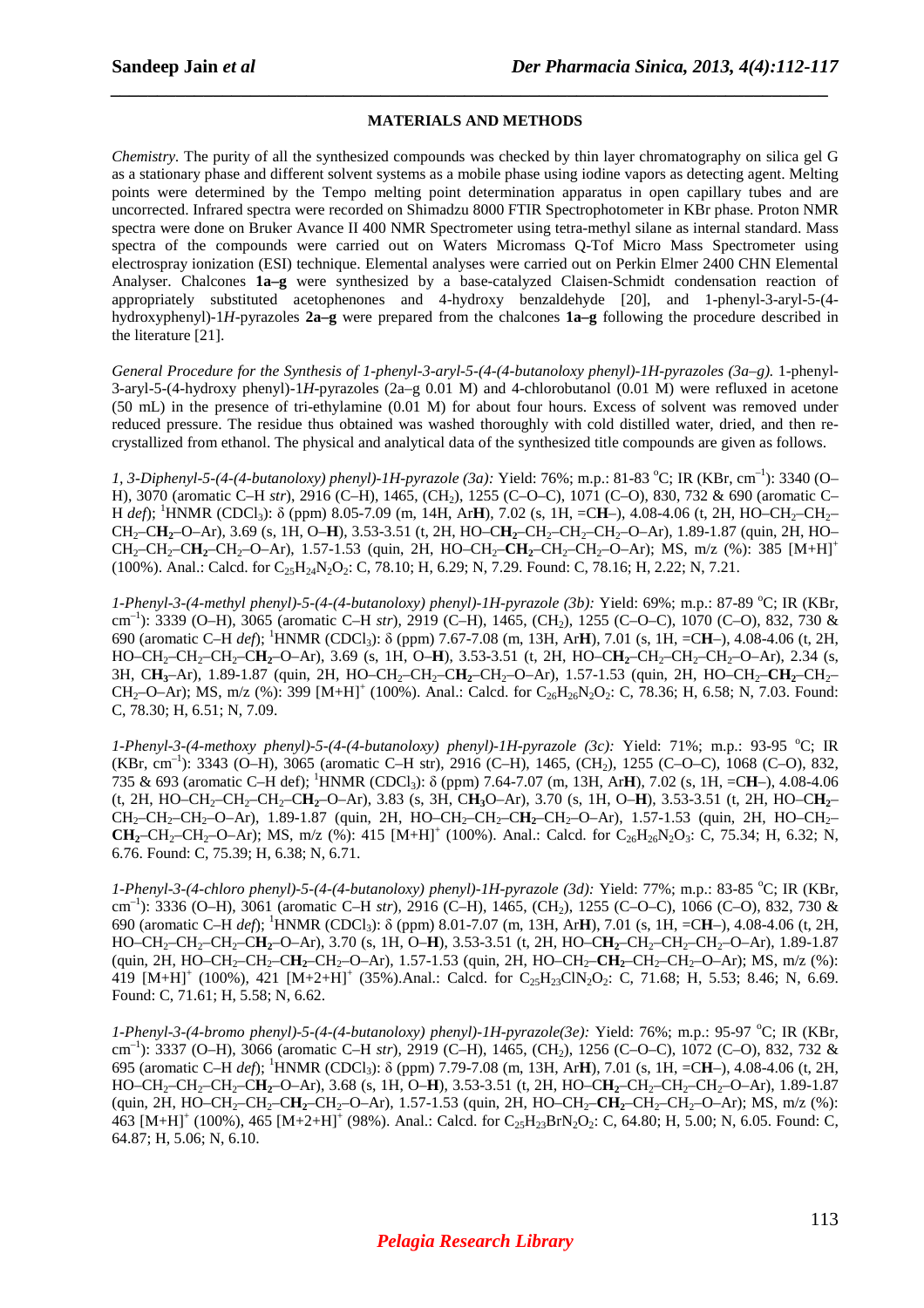*1-Phenyl-3-(4-fluoro phenyl)-5-(4-(4-butanoloxy) phenyl)-1H-pyrazole (3f):* Yield: 74%; m.p.: 91-92 °C; IR (KBr, cm<sup>-1</sup>): 3340 (O–H), 3073 (aromatic C–H *str*), 2917 (C–H), 1465, (CH<sub>2</sub>), 1255 (C–O–C), 1070 (C–O), 830, 730 & 692 (aromatic C–H *def*); <sup>1</sup>HNMR (CDCl3): δ (ppm) 8.15-7.08 (m, 13H, Ar**H**), 7.02 (s, 1H, =C**H**–), 4.08-4.06 (t, 2H, HO–CH2–CH2–CH2–C**H2**–O–Ar), 3.69 (s, 1H, O–**H**), 3.53-3.51 (t, 2H, HO–C**H2**–CH2–CH2–CH2–O–Ar), 1.89-1.87 (quin, 2H, HO–CH<sub>2</sub>–CH<sub>2</sub>–CH<sub>2</sub>–CH<sub>2</sub>–O–Ar), 1.57-1.53 (quin, 2H, HO–CH<sub>2</sub>–CH<sub>2</sub>–CH<sub>2</sub>–CH<sub>2</sub>–O–Ar); MS, m/z (%): 403  $[M+H]^+$  (100%). Anal.: Calcd. for C<sub>25</sub>H<sub>23</sub>FN<sub>2</sub>O<sub>2</sub>: C, 74.61; H, 5.76; N, 6.96. Found: C, 74.67; H, 5.71; N, 6.90.

*\_\_\_\_\_\_\_\_\_\_\_\_\_\_\_\_\_\_\_\_\_\_\_\_\_\_\_\_\_\_\_\_\_\_\_\_\_\_\_\_\_\_\_\_\_\_\_\_\_\_\_\_\_\_\_\_\_\_\_\_\_\_\_\_\_\_\_\_\_\_\_\_\_\_\_\_\_*



**Scheme 1:** Synthesis of1-Phenyl-3-aryl-5-(4-(4-butanoloxy)phenyl-1*H*-pyrazoles

*1-Phenyl-3-(4-nitrophenyl)-5-(4-(4-butanoloxy) phenyl)-1H-pyrazole (3g):* Yield: 72%; m.p.: 87-88 °C; IR (KBr, cm–1): 3342 (O–H), 3065 (aromatic C–H *str*), 2918 (C–H), 1465, (CH2), 1255 (C–O–C), 1070 (C–O), 832, 735 & 690 (aromatic C–H *def*); <sup>1</sup>HNMR (CDCl3): δ (ppm) 8.35-7.08 (m, 13H, Ar**H**), 7.01 (s, 1H, =C**H**–), 4.08-4.06 (t, 2H, HO–CH2–CH2–CH2–C**H2**–O–Ar), 3.70 (s, 1H, O–**H**), 3.53-3.51 (t, 2H, HO–C**H2**–CH2–CH2–CH2–O–Ar), 1.89-1.87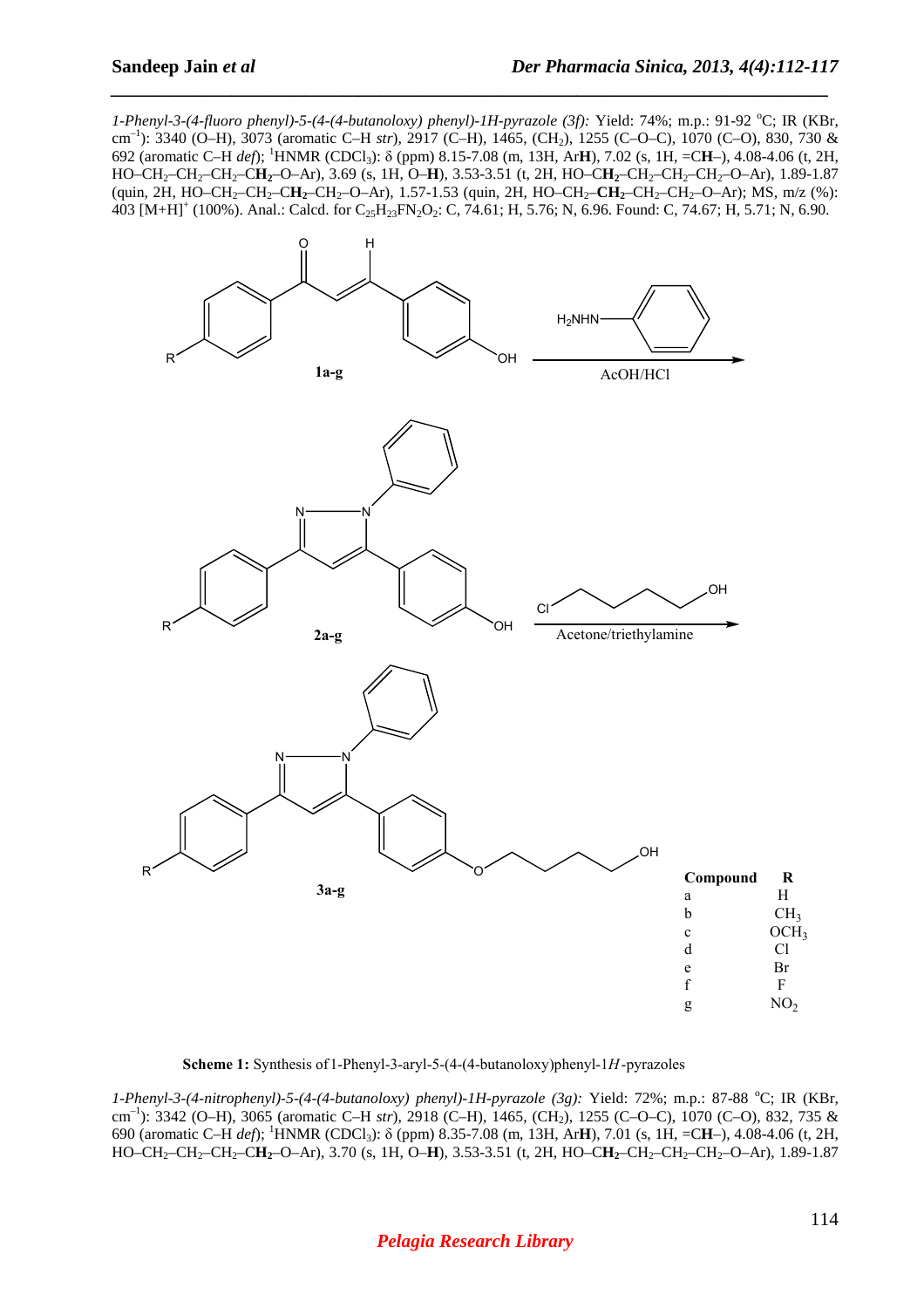(quin, 2H, HO–CH<sub>2</sub>–CH<sub>2</sub>–CH<sub>2</sub>–CH<sub>2</sub>–O–Ar), 1.57-1.53 (quin, 2H, HO–CH<sub>2</sub>–CH<sub>2</sub>–CH<sub>2</sub>–CH<sub>2</sub>–O–Ar); MS, m/z (%): 430  $[M+H]^+$  (100%). Anal.: Calcd. for C<sub>25</sub>H<sub>23</sub>N<sub>3</sub>O<sub>4</sub>: C, 69.92; H, 5.40; N, 9.78. Found: C, 69.98; H, 5.47; N, 9.72.

*\_\_\_\_\_\_\_\_\_\_\_\_\_\_\_\_\_\_\_\_\_\_\_\_\_\_\_\_\_\_\_\_\_\_\_\_\_\_\_\_\_\_\_\_\_\_\_\_\_\_\_\_\_\_\_\_\_\_\_\_\_\_\_\_\_\_\_\_\_\_\_\_\_\_\_\_\_*

*Antibacterial Activity.* All the title compounds were screened for their *in vitro* antibacterial activity against two Gram positive strains, that is, *Bacillus subtilis* (MTCC 121) and *Staphylococcus aureus* (MTCC 96) and two Gram negative strains, that is, *Escherichia coli* (MTCC 40) and *Pseudomonas aeruginosa* (MTCC 2453), respectively. Ciprofloxacin was used as the standard drug for the present study. Serial two-fold dilution technique was used for the study of antibacterial activity [22]. A stock solution (10  $\mu$ g/mL) of all the title compounds and standard drug was prepared in dimethyl sulfoxide. Sterilized double-strength nutrient broth (DSNB) was used as a growth media. The stock solution was serially diluted by DSNB aseptically to give concentrations of 5.0–0.01 µg/mL into a series of sterilized culture tubes. All the tubes were inoculated by bacterial strain. The inoculum's size was approximately  $10<sup>6</sup>$ colony forming units (CFU/mL). The inoculated tubes were incubated for 24 h at 37(±1)∘C. After 24 h, the inoculated culture tubes were macroscopically examined for turbidity. The culture tube showing turbidity (lower concentration) and the culture tube showing no turbidity (higher concentration) gave the minimum inhibitory concentration (MIC) for the compound. The MIC for the title compounds and the standard drug, that is, ciprofloxacin are presented in Table 1.

#### **RESULTS AND DISCUSSION**

*Chemistry.* The syntheses of 1-phenyl-3-aryl-5-(4-(4-butanoloxy) phenyl) 1*H*-pyrazoles were achieved following the steps outlined in the scheme 1. Chalcones *i.e.*, 1-aryl-3-(4-hydroxyphenyl) prop-2-en-1-ones, **1** were prepared by the reaction of 4-hydroxy benzaldehyde with substituted acetophenones following the Claisen-Schmidt reaction. The chalcones **1** then on refluxing with phenyl hydrazine in the presence of acetic acid and few drops of hydrochloric acid furnished 1-phenyl-3-aryl-5-(4-hydroxyphenyl)-1*H*-pyrazoles **2**. 4-Chlorobutanol reacted with **2** in the presence of triethyl amine to give the **3**. All the compounds were obtained in good yield. These compounds were characterized on the basis of elemental and spectral analyses. IR spectra of each compound showed a band for O–H stretching vibrations for intermolecular hydrogen bonding near  $3340 \text{ cm}^{-1}$  while the C–O stretching vibrations for primary alcohols were observed in the range of 1075-1066  $cm^{-1}$ . C–O–C stretching vibrations for aryl alkyl ether were appeared at 1255 cm<sup>-1</sup>. The C–H stretching vibrations for methylene groups were appeared in the range of 2916-2919 cm<sup>-1</sup> whereas bending vibrations for methylene scissoring were observed constantly at 1465 cm<sup>-1</sup>. Aromatic C–H stretching vibrations were observed in the range of 3073-3061 cm<sup>-1</sup> whereas aromatic C–H bending vibrations were appeared below 900  $cm^{-1}$ . In case of <sup>1</sup>H NMR, the chemical shift value for the O–**H** group was observed in the range of 3.70-3.68 δ (ppm) and appeared as singlet (s). Aromatic protons appeared as multiplet (m) in the range of 8.35-7.07  $\delta$  (ppm). The methine proton of the pyrazole nucleus absorbed at 7.02-7.01  $\delta$  (ppm) and appeared as singlet (s). The methylene protons adjacent to the  $O-H$  group  $[HO-CH<sub>2</sub>-CH<sub>2</sub>-CH<sub>2</sub>-CH<sub>2</sub>-CH<sub>2</sub>-O-Ar]$  were appeared as triplet (t) in the range of 3.53-3.51 δ (ppm) whereas the methylene protons adjacent to the O–Ar group [HO–CH<sub>2</sub>–CH<sub>2</sub>–CH<sub>2</sub>–CH<sub>2</sub>–O–Ar] were observed at 4.08-4.06  $\delta$  (ppm) and appeared as triplet (t). The central methylene protons which are nearer to the O–H group appeared as quintet (quin) at  $1.57$ - $1.53$   $\delta$  (ppm) and those are nearer to O–Ar group appeared at 1.89-1.87 δ (ppm) respectively. Aromatic methyl and methoxy protons were observed at 2.34  $\delta$  (ppm) and 3.83  $\delta$  (ppm) respectively as singlet (s). All the title compounds showed [M+H]<sup>+</sup> of 100% intensity as the molecular ion peak. Compound containing chlorine showed isotopic peak at [M+2+H]<sup>+</sup> of about 35% intensity to that of parent ion peak whereas bromo derivative showed isotopic peak at  $[M+2+H]^+$  of about equal intensity. The results of elemental analyses were found in good agreement with the calculated values.

Antibacterial Activity. All the synthesized title compounds were screened for their *in vitro* antibacterial activity against and two Gram positive bacterial strains, that is, *Bacillus subtilis* (MTCC 121) and *Staphylococcus aureus* (MTCC 96) and two Gram negative bacterial strains, that is, *Escherichia coli* (MTCC 40) and *Pseudomonas aeruginosa* (MTCC 2453), respectively, and their minimum inhibitory concentration (MIC) was determined. A perusal of the Table 1 shows that all the title compounds were found to be active against all the bacterial strains used in this study. However, they showed more activity against the Gram negative than the Gram positive bacterial strains. Out of the two Gram negative bacterial strains, *E. coli* (MTCC 40) was found to be more susceptible than *P. aeruginosa* (MTCC 2453) against all the title compounds. The minimum inhibitory concentration (MIC) of the title compounds **3a–g** was found to be 0.75–0.65 µg/mL, 0.80–0.70 µg/mL, 0.60–0.50 µg/mL, and 0.65–0.55 µg/mL against *B. subtilis* (MTCC 121), *S. aureus* (MTCC 96), *E. coli* (MTCC 40) and *P. aeruginosa* (MTCC 2453) respectively. The MICs of the title compounds containing electron withdrawing groups like fluoro, chloro, bromo, or nitro were found somewhat less than the compounds containing electron releasing groups like methyl and methoxy. Compound **3g** which contains nitro group was found to be most active amongst the title compounds. The reference standard ciprofloxacin inhibited Gram negative bacteria namley, *E. coli* and *P. aeruginosa* at a MIC of 0.01 µg/mL and 0.25 µg/mL, respectively, whereas against Gram positive bacteria namley, *S. aureus* and *B. subtilis* MIC was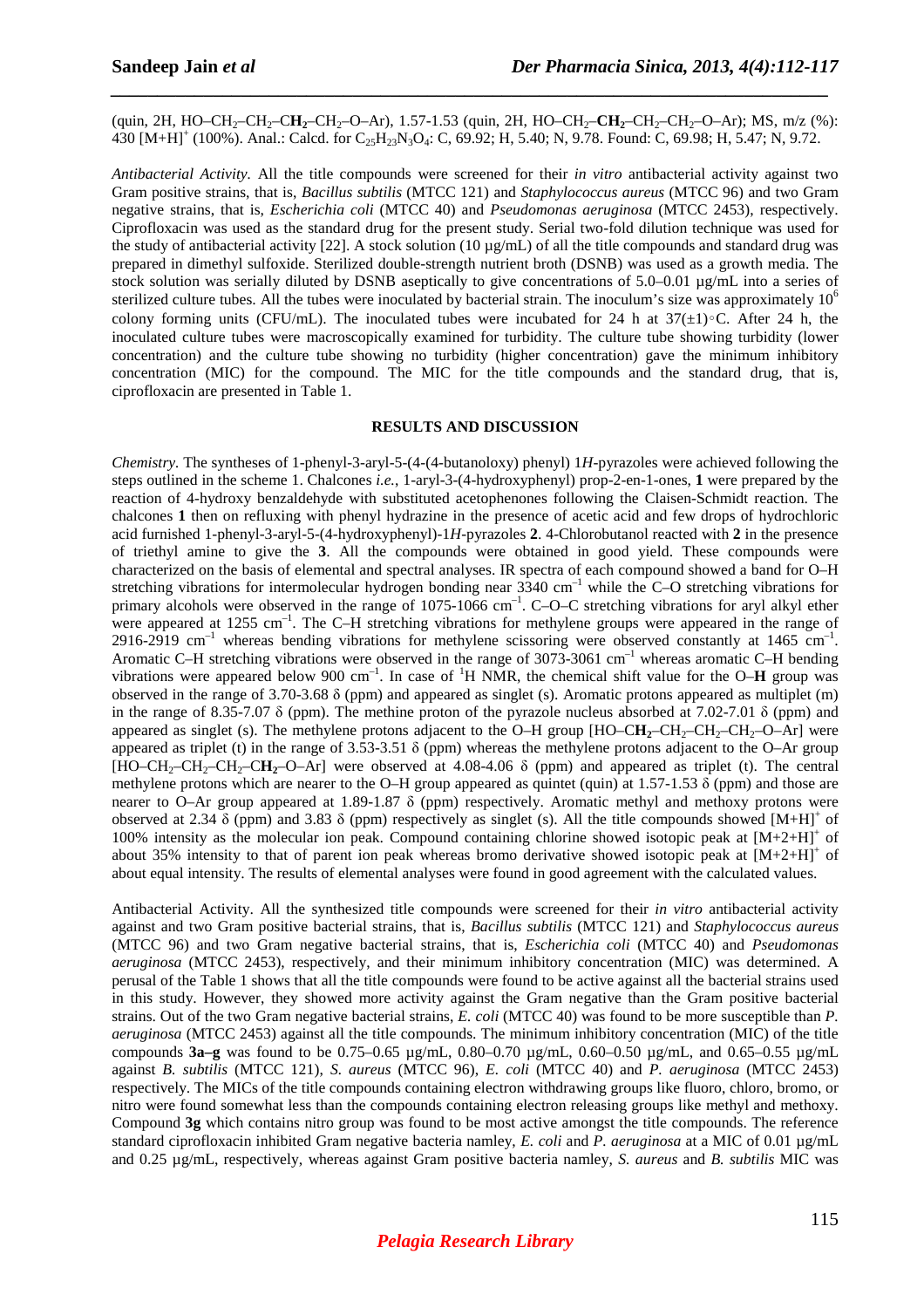found to be 0.15 µg/mL and 0.12 µg/mL, respectively. The results of the MIC for the standard drug, ciprofloxacin, against the bacterial strains used were found to be within the range as reported in the literature [23-25].

*\_\_\_\_\_\_\_\_\_\_\_\_\_\_\_\_\_\_\_\_\_\_\_\_\_\_\_\_\_\_\_\_\_\_\_\_\_\_\_\_\_\_\_\_\_\_\_\_\_\_\_\_\_\_\_\_\_\_\_\_\_\_\_\_\_\_\_\_\_\_\_\_\_\_\_\_\_*

| Compound                      | Minimum inhibitory concentration ug/mL |                                       |      |                           |
|-------------------------------|----------------------------------------|---------------------------------------|------|---------------------------|
|                               | <b>B.</b> subtilis (MTCC 121)          | S. aureus (MTCC 96) E. coli (MTCC 40) |      | P. aeruginosa (MTCC 2453) |
| 3a                            | 0.75                                   | 0.80                                  | 0.60 | 0.65                      |
| 3b                            | 0.75                                   | 0.80                                  | 0.60 | 0.65                      |
| 3c                            | 0.80                                   | 0.85                                  | 0.65 | 0.70                      |
| 3d                            | 0.70                                   | 0.75                                  | 0.55 | 0.60                      |
| 3e                            | 0.70                                   | 0.75                                  | 0.55 | 0.60                      |
| 3f                            | 0.70                                   | 0.75                                  | 0.55 | 0.60                      |
| 3g                            | 0.65                                   | 0.70                                  | 0.50 | 0.55                      |
| Ciprofloxacin (standard drug) | 0.12                                   | 0.15                                  | 0.01 | 0.25                      |

**TABLE 1:** *In-vitro* **antibacterial activity of 1-phenyl-3-aryl-5-(4-(4-butanoloxy) phenyl)-1***H***-pyrazoles** 

#### **CONCLUSION**

Present study describes the synthesis of a series of 1-phenyl-3-aryl-5-(4-(4-butanoloxy) phenyl)-1*H*-pyrazoles starting from the chalcones. The compounds were characterized by modern analytical techniques such as CHN analyses, IR, Mass and proton NMR spectra. All the title compounds were screened for their *in vitro* antibacterial activity against *Bacillus subtilis*, *Staphylococcus aureus* (Gram positive) and *Escherichia coli*, *Pseudomonas aeruginosa* (Gram negative) and their minimum inhibitory concentration (MIC) were determined. The results of antibacterial activity showed that compounds containing electron withdrawing groups e.g., chloro, bromo, fluoro or nitro were found to be more active than the compounds containing electron releasing groups such as methyl and methoxy. These results suggest that some more compounds using different aromatic or heteroaromatic aldehydes, ketones, and haloalkanols should be synthesized and screened for their antibacterial activity to explore the possibility of 1-phenyl-3-aryl-5-(4-(alkanoloxy) phenyl) 1*H*-pyrazoles as a novel series of antibacterials.

#### **Acknowledgments**

The authors are thankful to the chairman of the Department of Pharmaceutical Sciences, Guru Jambheshwar University of Science and Technology, Hisar, India, for providing necessary facilities to carry out this work. Our sincere thanks are due to Department of SAIF, P.U. Chandigarh for elemental and spectral analysis. The director of IMTECH, Chandigarh, is also duly acknowledged for providing bacterial strains.

#### **REFERENCES**

[1] R. Sharma, C. L. Sharma, B. Kapoor, *Ind. J. Med. Sci.*, **2005**, 59, 120.

[2] S. M. Gomha and H. M. E. Hassaneen, *Molecules*, **2011**, 16, 6549.

[3] E. S. M. N. Abdel-Hafez, G. E. D. A. A. Abuo-Rahma, M. Abdel-Aziz, M. F. Radwan, H. H. Farag, *Bioorg. Med. Chem.*, **2009**, 17, 3829.

- [4] T. E. Ali, *Eur. J. Med. Chem.*, **2009**, 44, 4385.
- [5] N. Satheesha Rai, B. Kalluraya, B. Lingappa, S. Shenoy, V. G. Puranic, *Eur. J. Med. Chem.*, **2008**, 43, 1715.
- [6] M. Witschel, *Bioorg. Med. Chem.*, **2009**, 17, 4221.

[7] G. P. Lahm, T. M. Stevenson, T. P. Selby et al., *Bioorg. Med. Chem. Lett.*, **2007**, 17, 6274.

[8] A. M. Youssef, M. Sydney White, E. B. Villanueva, I. M. El-Ashmawy, A. Klegeris, *Bioorg. Med. Chem.*, **2010**, 18, 2019.

- [9] P. D. Sauzem, P. Machado, M. A. Rubin et al., *Eur. J. Med. Chem.*, **2008,** 43, 1237.
- [10]M. Abdel-Aziz, G. E. D. A. Abuo-Rahma, A. A. Hassan, *Eur. J. Med. Chem.*, **2009**, 44, 3480.
- [11]S. A. F. Rostom, *Bioorg. Med. Chem.*, **2010**, 18, 2767.

[12]E. A. Musad, R. Mohamed, B. A. Saeed, B. S. Vishwanath, K. M. L. Rai, *Bioorg. Med. Chem. Lett.*, **2011**, 21, 3536.

- [13]A. Goyal, S. Jain, *J. Chem.*, **2013**, Article ID 950491, 5 pages, http://dx.doi.org/10.1155/2013/950491.
- [14]A. Goyal, S. Jain, *Der Chemica Sinica,* **2012**, 3, 249.
- [15]A. Goyal, S. Jain, *Der Pharma Chemica*, **2012**, 4, 234.
- [16]A. Goyal, N. Jain, S. Jain, *Orient. J. Chem.*, **2013**, 29, 553.
- [17]A. Goyal, N. Jain, S. Jain, *Chem. Sci. Trans.* (Accepted for publication).
- [18]S. Jain, A. Kumar, M. Kumar, N. Jain, Arabian *J. Chem.* (In press).
- [19]N. Jain, D. P. Pathak, P. Mishra, S. Jain, *J. Iran. Chem. Soc.*, **2009,** 6, 77.

[20]A. A. H. Abdel-Rahman, A. E. S. Abdel-Megied, M. A. M. Hawata, E. R. Kasem, M. T. Shabaan, *Monat. fur Chem.,* **2007**, 138, 889.

[21]Voskiene, V. Mickevicius, G. Mikulskiene, *Arkivoc*, **2007**, 15, 303.